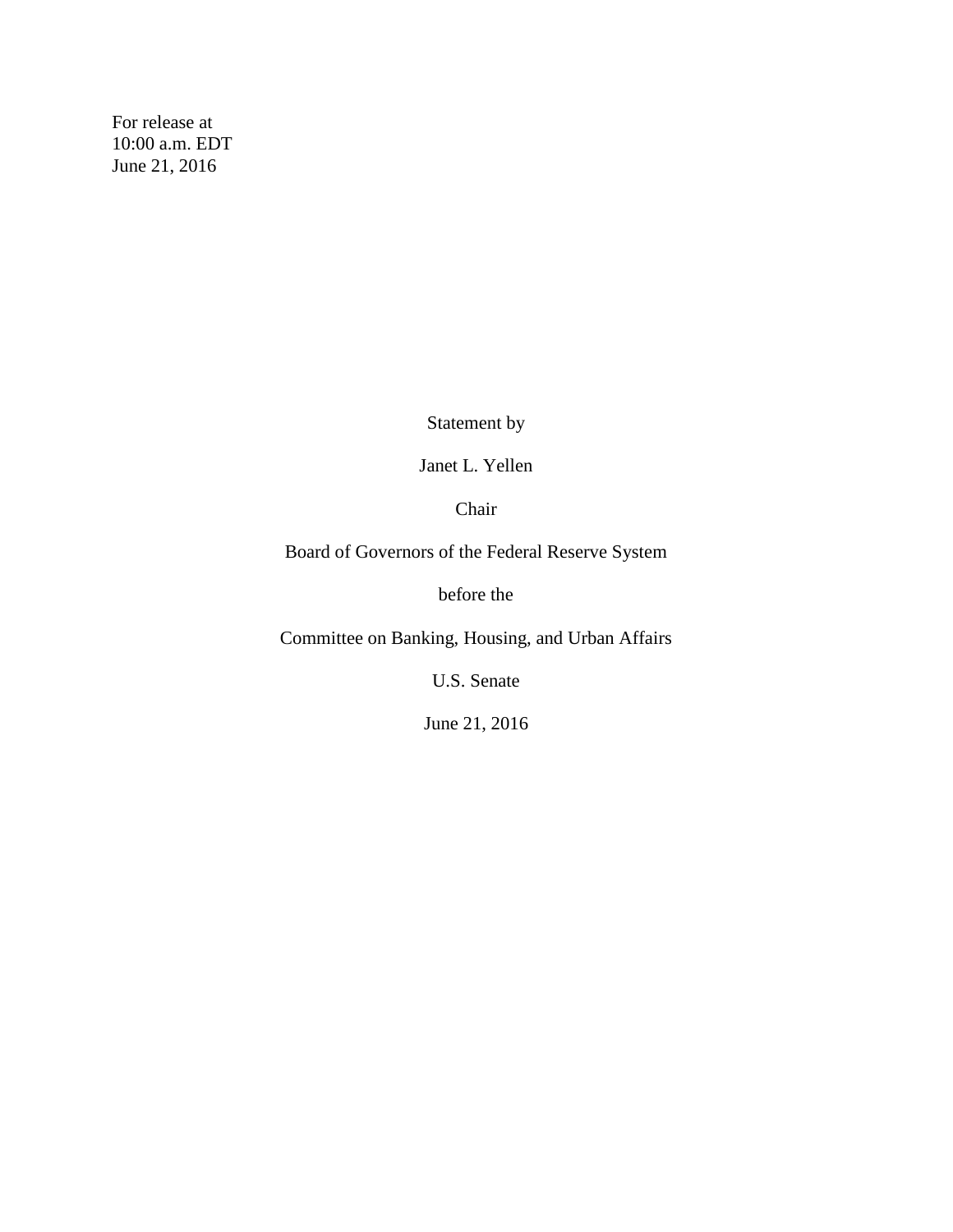Chairman Shelby, Ranking Member Brown, and other members of the Committee, I am pleased to present the Federal Reserve's semiannual *Monetary Policy Report* to the Congress. In my remarks today, I will briefly discuss the current economic situation and outlook before turning to monetary policy.

## **Current Economic Situation and Outlook**

Since my last appearance before this Committee in February, the economy has made further progress toward the Federal Reserve's objective of maximum employment. And while inflation has continued to run below our 2 percent objective, the Federal Open Market Committee (FOMC) expects inflation to rise to that level over the medium term. However, the pace of improvement in the labor market appears to have slowed more recently, suggesting that our cautious approach to adjusting monetary policy remains appropriate.

In the labor market, the cumulative increase in jobs since its trough in early 2010 has now topped 14 million, while the unemployment rate has fallen more than 5 percentage points from its peak. In addition, as we detail in the *Monetary Policy Report,* jobless rates have declined for all major demographic groups, including for African Americans and Hispanics. Despite these declines, however, it is troubling that unemployment rates for these minority groups remain higher than for the nation overall, and that the annual income of the median African American household is still well below the median income of other U.S. households.

During the first quarter of this year, job gains averaged 200,000 per month, just a bit slower than last year's pace. And while the unemployment rate held steady at 5 percent over this period, the labor force participation rate moved up noticeably. In April and May, however, the average pace of job gains slowed to only 80,000 per month or about 100,000 per month after adjustment for the effects of a strike. The unemployment rate fell to 4.7 percent in May, but that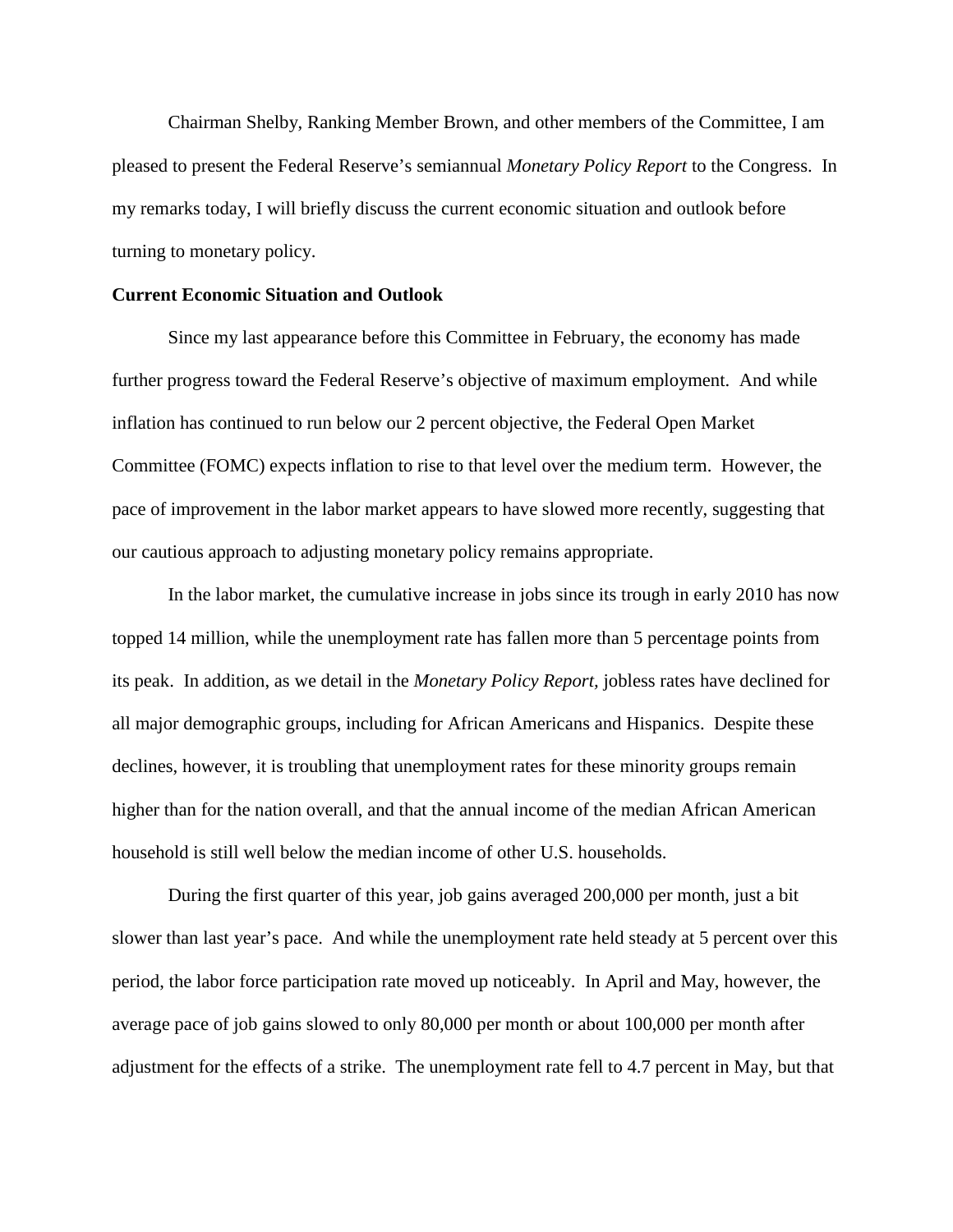decline mainly occurred because fewer people reported that they were actively seeking work. A broader measure of labor market slack that includes workers marginally attached to the workforce and those working part-time who would prefer full-time work was unchanged in May and remains above its level prior to the recession. Of course, it is important not to overreact to one or two reports, and several other timely indicators of labor market conditions still look favorable. One notable development is that there are some tentative signs that wage growth may finally be picking up. That said, we will be watching the job market carefully to see whether the recent slowing in employment growth is transitory, as we believe it is.

Economic growth has been uneven over recent quarters. U.S. inflation-adjusted gross domestic product (GDP) is currently estimated to have increased at an annual rate of only 3/4 percent in the first quarter of this year. Subdued foreign growth and the appreciation of the dollar weighed on exports, while the energy sector was hard hit by the steep drop in oil prices since mid-2014; in addition, business investment outside of the energy sector was surprisingly weak. However, the available indicators point to a noticeable step-up in GDP growth in the second quarter. In particular, consumer spending has picked up smartly in recent months, supported by solid growth in real disposable income and the ongoing effects of the increases in household wealth. And housing has continued to recover gradually, aided by income gains and the very low level of mortgage rates.

The recent pickup in household spending, together with underlying conditions that are favorable for growth, lead me to be optimistic that we will see further improvements in the labor market and the economy more broadly over the next few years. Monetary policy remains accommodative; low oil prices and ongoing job gains should continue to support the growth of incomes and therefore consumer spending; fiscal policy is now a small positive for growth; and

- 2 -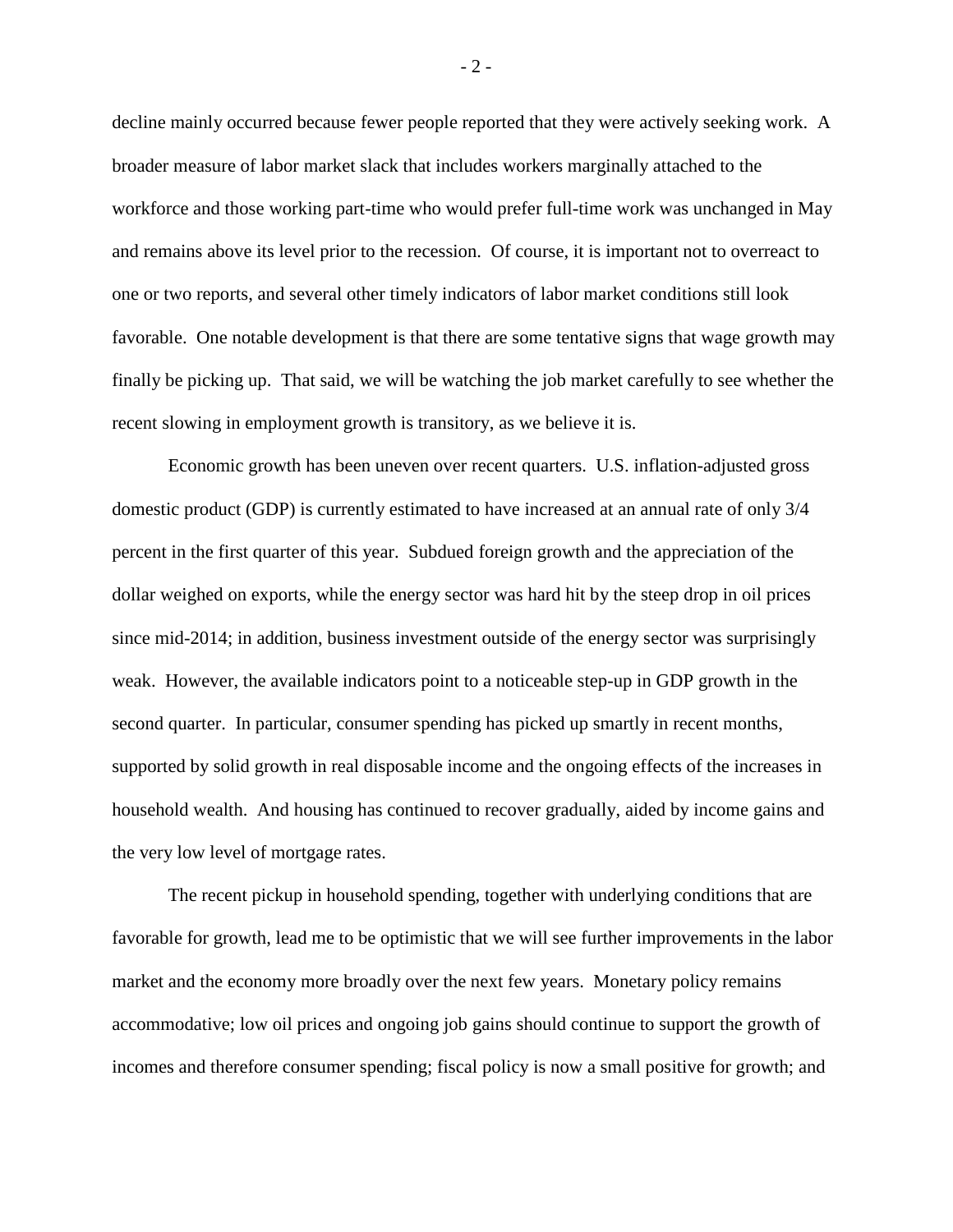global economic growth should pick up over time, supported by accommodative monetary policies abroad. As a result, the FOMC expects that with gradual increases in the federal funds rate, economic activity will continue to expand at a moderate pace and labor market indicators will strengthen further.

Turning to inflation, overall consumer prices, as measured by the price index for personal consumption expenditures, increased just 1 percent over the 12 months ending in April, up noticeably from its pace through much of last year but still well short of the Committee's 2 percent objective. Much of this shortfall continues to reflect earlier declines in energy prices and lower prices for imports. Core inflation, which excludes energy and food prices, has been running close to 1-1/2 percent. As the transitory influences holding down inflation fade and the labor market strengthens further, the Committee expects inflation to rise to 2 percent over the medium term. Nonetheless, in considering future policy decisions, we will continue to carefully monitor actual and expected progress toward our inflation goal.

Of course, considerable uncertainty about the economic outlook remains. The latest readings on the labor market and the weak pace of investment illustrate one downside risk--that domestic demand might falter. In addition, although I am optimistic about the longer-run prospects for the U.S. economy, we cannot rule out the possibility expressed by some prominent economists that the slow productivity growth seen in recent years will continue into the future. Vulnerabilities in the global economy also remain. Although concerns about slowing growth in China and falling commodity prices appear to have eased from earlier this year, China continues to face considerable challenges as it rebalances its economy toward domestic demand and consumption and away from export-led growth. More generally, in the current environment of sluggish growth, low inflation, and already very accommodative monetary policy in many

- 3 -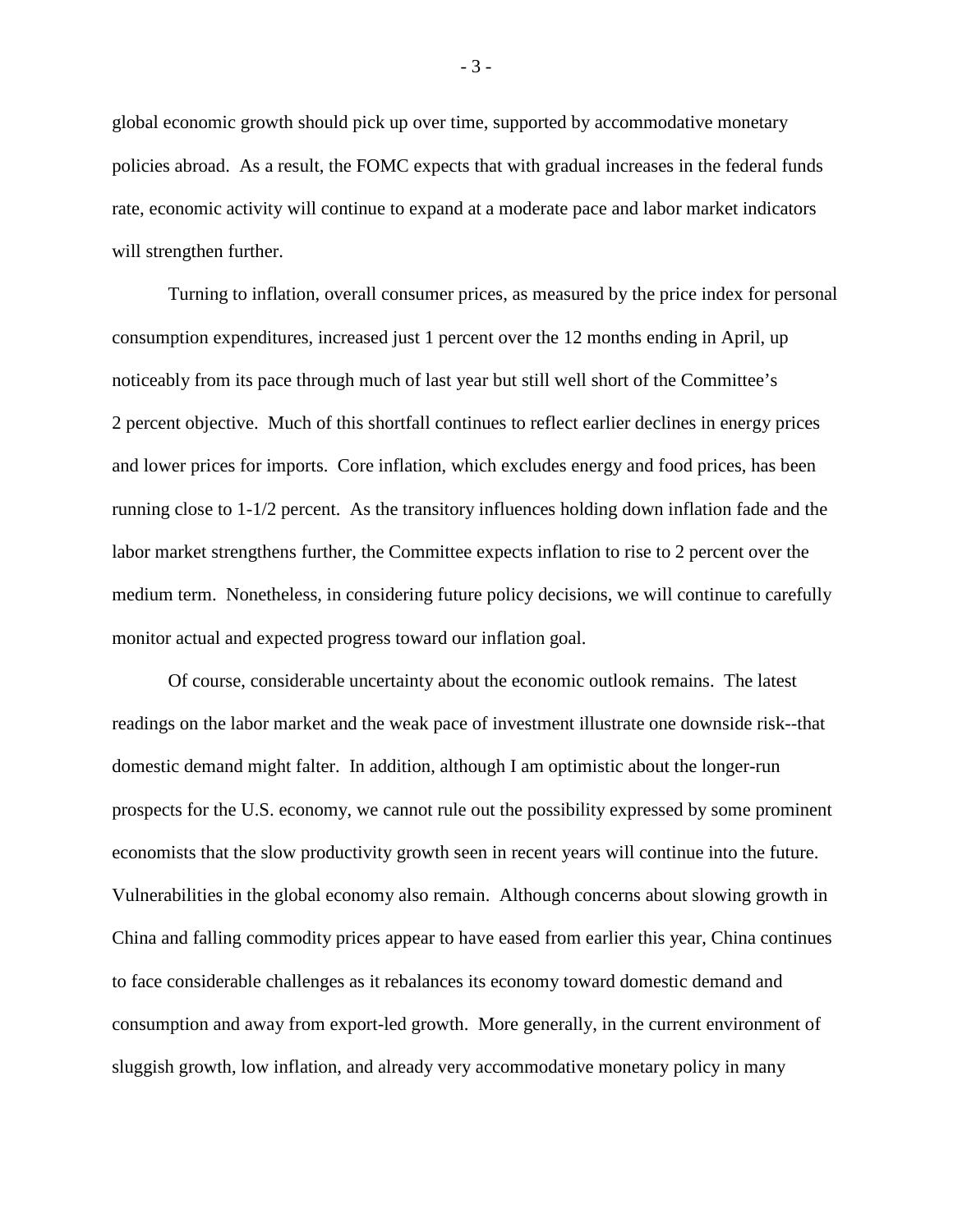advanced economies, investor perceptions of and appetite for risk can change abruptly. One development that could shift investor sentiment is the upcoming referendum in the United Kingdom. A U.K. vote to exit the European Union could have significant economic repercussions. For all of these reasons, the Committee is closely monitoring global economic and financial developments and their implications for domestic economic activity, labor markets, and inflation.

## **Monetary Policy**

I will turn next to monetary policy. The FOMC seeks to promote maximum employment and price stability, as mandated by the Congress. Given the economic situation I just described, monetary policy has remained accommodative over the first half of this year to support further improvement in the labor market and a return of inflation to our 2 percent objective. Specifically, the FOMC has maintained the target range for the federal funds rate at 1/4 to 1/2 percent and has kept the Federal Reserve's holdings of longer-term securities at an elevated level.

The Committee's actions reflect a careful assessment of the appropriate setting for monetary policy, taking into account continuing below-target inflation and the mixed readings on the labor market and economic growth seen this year. Proceeding cautiously in raising the federal funds rate will allow us to keep the monetary support to economic growth in place while we assess whether growth is returning to a moderate pace, whether the labor market will strengthen further, and whether inflation will continue to make progress toward our 2 percent objective. Another factor that supports taking a cautious approach in raising the federal funds rate is that the federal funds rate is still near its effective lower bound. If inflation were to remain persistently low or the labor market were to weaken, the Committee would have only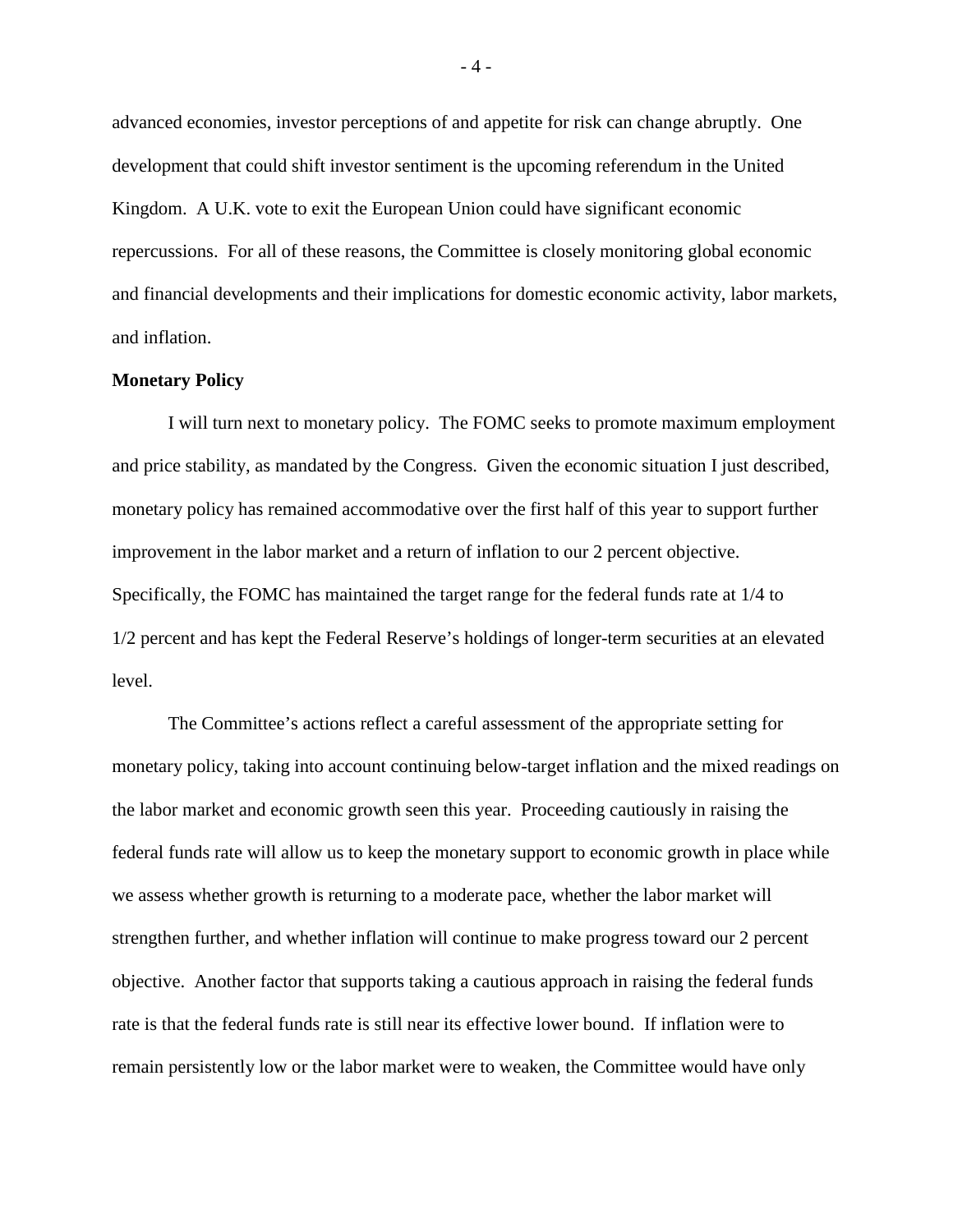limited room to reduce the target range for the federal funds rate. However, if the economy were to overheat and inflation seemed likely to move significantly or persistently above 2 percent, the FOMC could readily increase the target range for the federal funds rate.

The FOMC continues to anticipate that economic conditions will improve further and that the economy will evolve in a manner that will warrant only gradual increases in the federal funds rate. In addition, the Committee expects that the federal funds rate is likely to remain, for some time, below the levels that are expected to prevail in the longer run because headwinds—which include restraint on U.S. economic activity from economic and financial developments abroad, subdued household formation, and meager productivity growth—mean that the interest rate needed to keep the economy operating near its potential is low by historical standards. If these headwinds slowly fade over time, as the Committee expects, then gradual increases in the federal funds rate are likely to be needed. In line with that view, most FOMC participants, based on their projections prepared for the June meeting, anticipate that values for the federal funds rate of less than 1 percent at the end of this year and less than 2 percent at the end of next year will be consistent with their assessment of appropriate monetary policy.

Of course, the economic outlook is uncertain, so monetary policy is by no means on a preset course and FOMC participants' projections for the federal funds rate are not a predetermined plan for future policy. The actual path of the federal funds rate will depend on economic and financial developments and their implications for the outlook and associated risks. Stronger growth or a more rapid increase in inflation than the Committee currently anticipates would likely make it appropriate to raise the federal funds rate more quickly. Conversely, if the economy were to disappoint, a lower path of the federal funds rate would be appropriate. We are

- 5 -